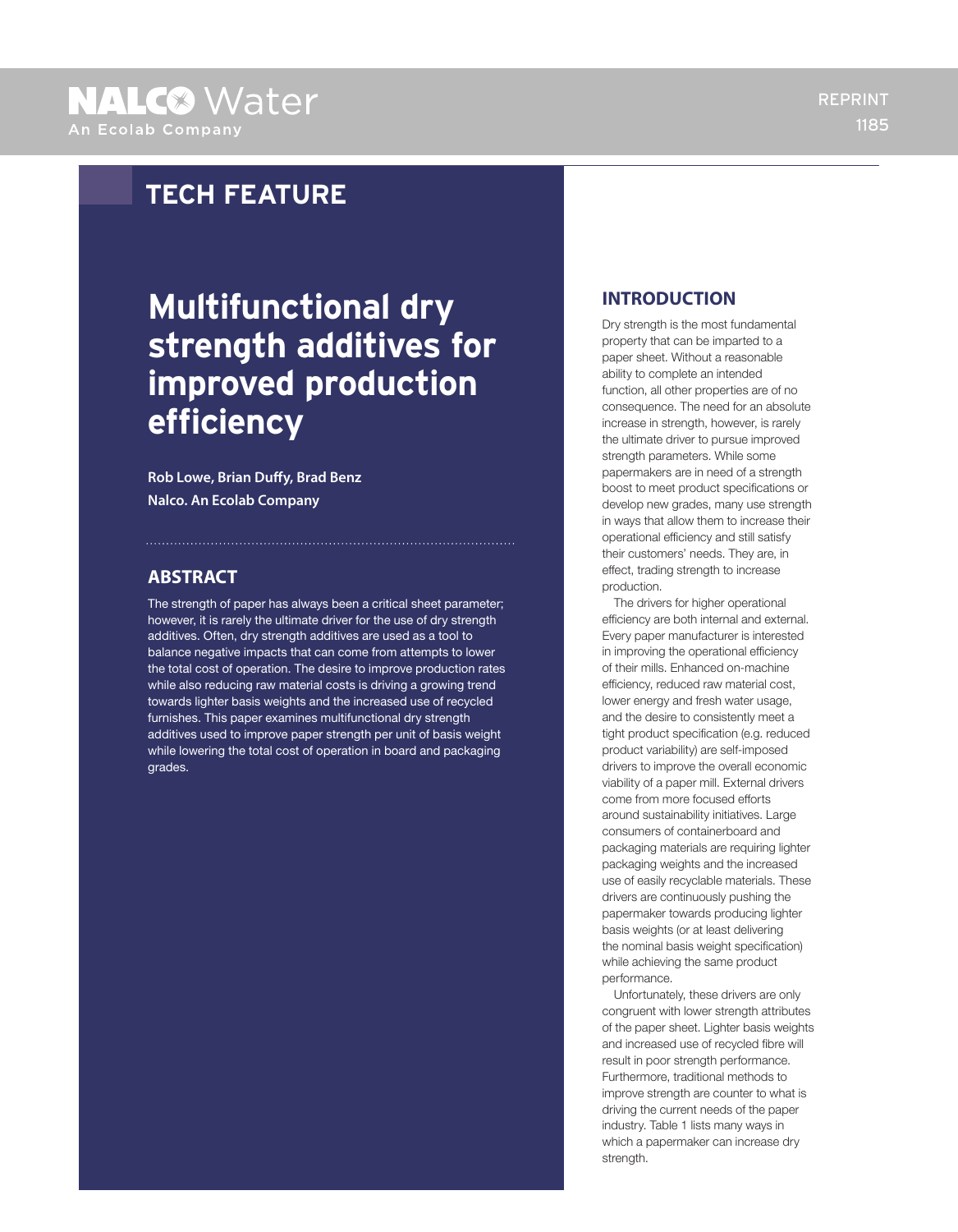| <b>Table 1. Opportunities to Increase Dry Strength</b> |                                                                                                                                                                                            |  |  |  |
|--------------------------------------------------------|--------------------------------------------------------------------------------------------------------------------------------------------------------------------------------------------|--|--|--|
| <b>Raw Material Opportunities Response</b>             | <b>Comments</b>                                                                                                                                                                            |  |  |  |
| Add Weight                                             | Cost increase<br>Slower machine<br>Mill capacity may be limited<br>Higher paper weight is undesirable                                                                                      |  |  |  |
| Improve fibre source                                   | Cost increase<br>Availability of alternative source<br>Logistics (fibre delivery and handling)                                                                                             |  |  |  |
| Use starch/dry strength resin                          | Can allow operational changes<br>Starch requires a cooker<br>Furnish characteristics can limit effectiveness                                                                               |  |  |  |
| <b>Operational Opportunities Response</b>              | <b>Comments</b>                                                                                                                                                                            |  |  |  |
| Add refining                                           | Slower machine due to fines generation and fibre moisture (WRV)<br>Sheet structural changes may be undesirable (density, porosity)<br>Available refining capacity<br>Increased energy cost |  |  |  |
| Increased wet pressing                                 | Mechanical limitations may not allow an increase (sheet crushing etc)<br>Sheet structural changes may be undesirable (density, porosity)                                                   |  |  |  |
| Machine upgrade                                        | Capital cost<br>Production opportunity cost<br>Risk the upgrade does not deliver the desired result.                                                                                       |  |  |  |

Changes in raw materials are generally restricted by cost and availability while unit operations enhancements for dry strength development such as refining and wet pressing are limited by current assets at a given mill and changes imparted to the sheet structure. Both raw material choices and changes in papermaking unit operations can have a detrimental impact on a mill's economic efficiency. Keeping raw material costs low and production rates at a maximum are the paramount concerns; therefore balancing the demand for stronger and/or lighter paper comes with some difficulty.

Clearly there is a need for a multifunctional approach that would allow increased dry strength while mitigating or eliminating detrimental impacts currently experienced when trying to meet final sheet specifications. Dry strength resins offer the best opportunity to improve paper strength while also giving the papermaker a tool to increase operational efficiency (lightweighting, reduced refining, etc.). Cationic starches have historically

been the dry strength of choice and can reasonably deliver improved strength. However, lower quality of furnish characteristics (due to mill water system closure and increased use of recycled material) have led to a limited the ability of starch to further improve dry strength. Additionally, some containerboard mills do not have the built in capacity to cook starch for wet end addition. The use of synthetic dry strength resins (DSR) can provide an additional avenue to improve dry strength properties while expanding the mill's opportunity to increase operational efficiency.

Polyacrylamide based DSRs have also been used to deliver improved dry strength. They provide good strength performance at considerably lower dosages than starch and, generally, require minimal or no make down equipment when supplied in liquid form. Modified versions of polyacrylamide have experienced a renaissance in the past decade because they can be designed to deliver superior dry strength as well as improved production efficiency via a press dewatering

mechanism. The use of modified polyacrylamides for strength and productivity gains has led to a greater interest in other chemistries that deliver both dry strength and the opportunity for improved operational efficiency. This paper will focus on the development of new multifunctional DSRs and their use in board and packing paper mills.

### **RESULTS AND DISCUSSION**

This work investigated the impact of changes in polymer formulation and manufacturing processes on the activity of multifunctional DSRs. A variety of polymers were synthesized and screened in the lab. Early in the development process a viable candidate was identified. Several versions of this polymer were generated in which the formulation was modified in an attempt to design a polymer that:

- 1. Delivers good dry strength and
- 2. Delivers some multifunctional advantage that can improve operational efficiency in some manner.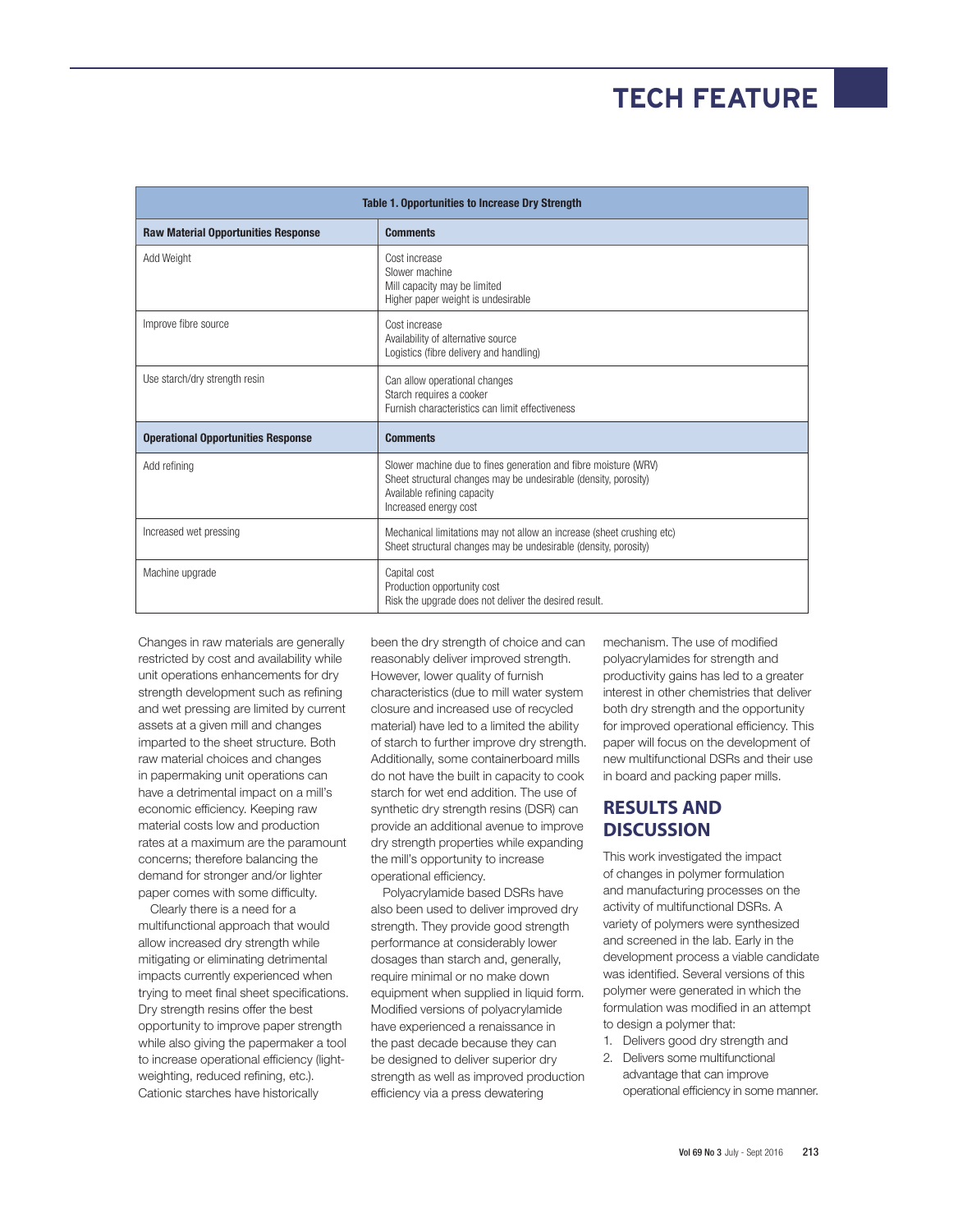### **Laboratory Development and Screening**

Figures 1-4 show data collected throughout the development phase. All of the experimental DSRs shown are the same chemistry with various modifications to the formulation and/or synthesis process. These polymers were benchmarked against a commercially available DSR. This commercial DSR was chosen because of its long demonstrated ability to generate good strength improvement in both the laboratory and board and packaging mills.

Two types of furnishes were used in the lab screening and development. Initial studies were carried out in a laboratory prepared recycled furnish made from unused corrugated shipping boxes. This furnish was chosen for screening because it is both representative and can be controlled for consistent thin stock properties from experiment to experiment. In addition, several 100% recycled fibre furnishes were collected from mills in the midwest United States and screened for polymer performance.

The ability to deliver dry strength improvement is the primary objective of this work. Figure 1 shows tensile index results from a handsheet study using the laboratory recycled furnish.

The commercial DSR (benchmark) performed well showing ~15% increase in tensile index. All experimental DSRs showed slightly better to equivalent performance when compared to the benchmark DSR. This result, along with many experiments that are not shown, encouraged further development and evaluation of the experimental polymers with respect to different kinds of activity that could be used to enhance paper machine operational efficiency.

 Several types of experiments were also conducted to screen for retention and drainage activity. Figure 2 shows the turbidity reduction in filtrate collected from a dynamic drainage jar on laboratory prepared furnish using different commercial single component polymer programs.

Tensile Index Dosage Curves for DSR's in Recycled Lab Furnish



**Figure 1.** Tensile index results from a handsheet study using 100% lab recycled OCC.



**Figure 2.** Turbidity reductions in the filtrate of the dynamic drainage jar using 100% lab recycled OCC.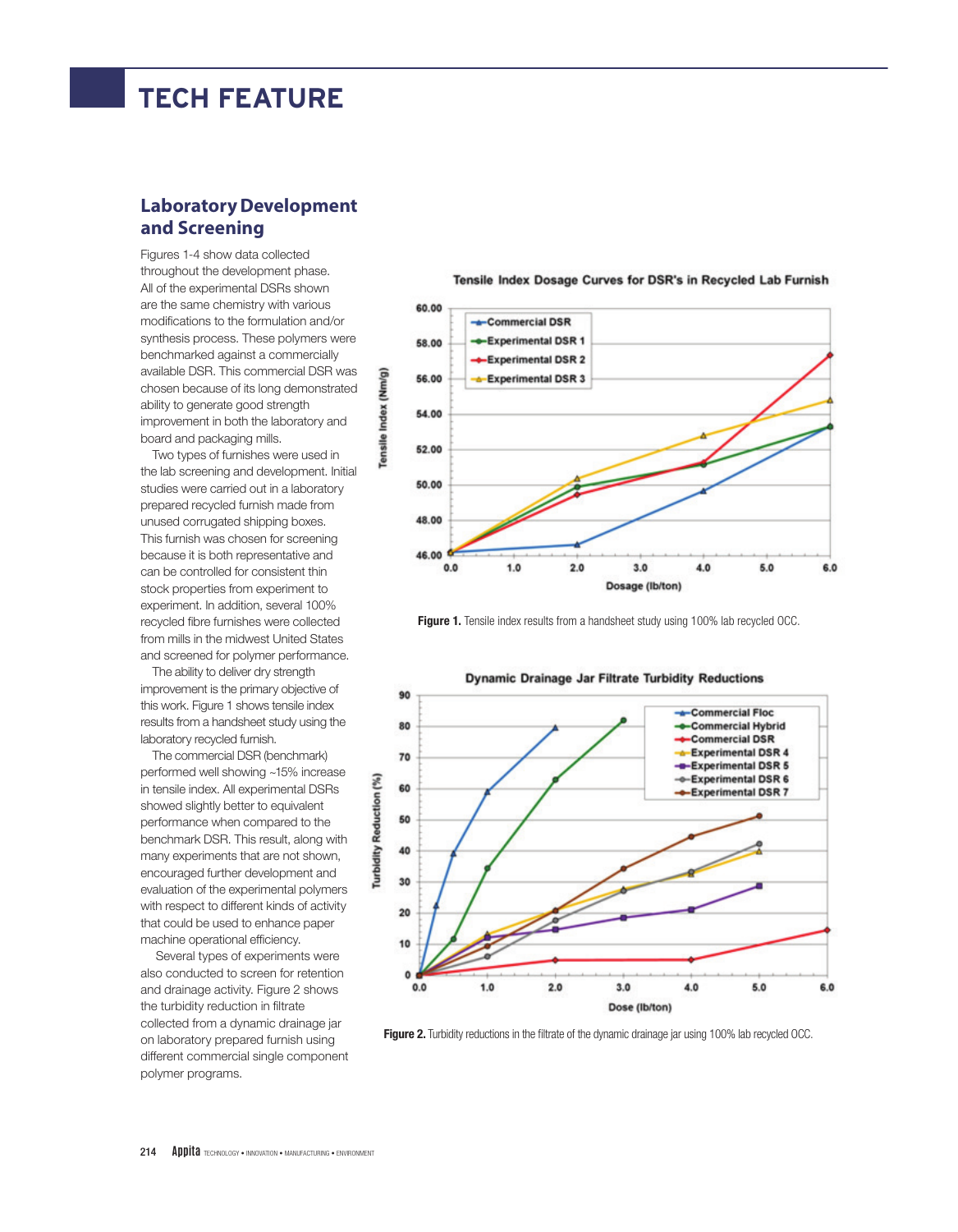

#### Tensile Index Dosage Curves Using a Recycled Board Mill Furnish

**Figure 3.** Tensile index results from a handsheet study using a recycled mill furnish.



**Figure 4.** Turbidity reductions in the filtrate of the dynamic drainage jar using a recycled mill furnish.

The graph shows typical levels of turbidity reduction. Flocculants and hybrid type polymers do extremely well, while the commercial DSR has very little activity with respect to retention. This agrees with observations in board and packaging mills. The experimental DSRs, however, show an intermediate response compared to the commercial polymers leading to an expectation that a potential exists for retention and/or drainage in addition to dry strength.

Further screening was completed in mill furnishes. The dry strength response was relatively good (Figure 3), albeit slightly lower than the laboratory furnish.

A reduction in overall strength is not unexpected when one considers the contaminants (stickies, anionic trash, fillers, etc.) often present in a mill recycled furnish. Figure 4 shows turbidity reductions similar to those seen in the laboratory furnish.

#### **Mill Trial Results**

During the development phase, the experimental DSR formulation was modified to improve its activity and enhance ease of use. Two experimental DSR formulations were scaled up to commercial quantities and trialled in several board and packaging grades. Results from two mill trials are included.

A mill producing a Tube and Core from 100% recycled old corrugated containers (OCC) on a single ply Fourdrinier machine was selected as an alpha trial site for the experimental DSR. The mill was interested in increasing machine direction tensile to determine the feasibility of producing a new high strength grade. During the trial, refining and machine speed were held constant. Figure 5 shows a tensile increase of ~22%.

The mill also reported improved retention and sizing performance, which allowed for significant reductions in the use of flocculant and size additive. A second mill producing corrugated medium was selected as a beta site. The paper machine, a traditional Fourdrinier with an average daily production of 425 tons per day, utilizes a furnish mix of 50% neutral sulphite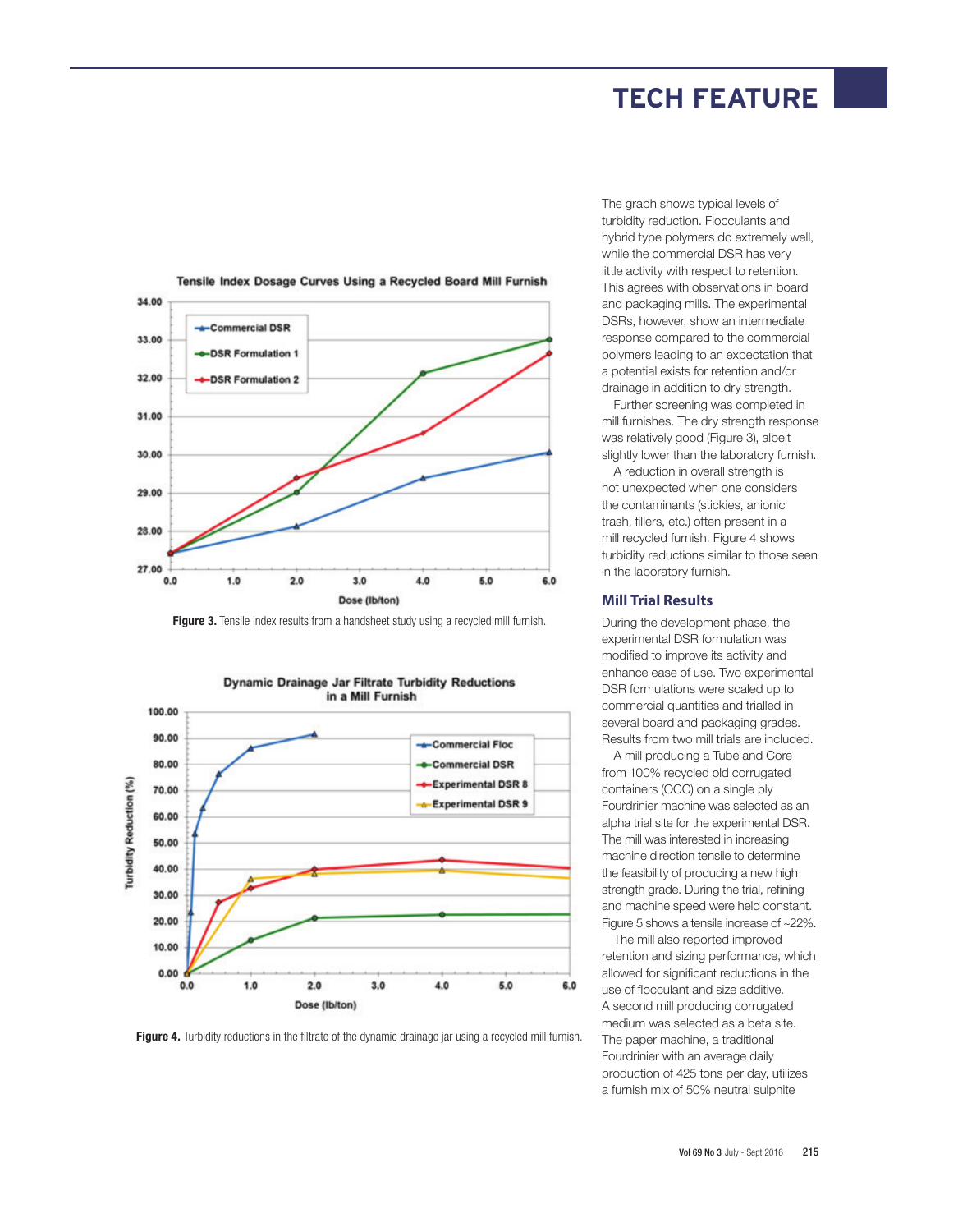semi-chemical (NSSC) and 50% double lined Kraft (DLK). Both formulations of experimental DSR were successfully trialled at this mill. Table 2 shows results obtained during a trial on 33 lb/1000 ft2 corrugated medium.

The paper machine speed is limited by steam available to dry the sheet, which is dependent on the amount of refining required to meet the compressive strength (STFI) specification; therefore, the mill desired to use gains in strength to improve production rate. During the trial, an increase in STFI allowed the machine to speed up through a reduction in refining energy per ton of pulp. Over the course of the trial, the experimental DSR was used to increase production rate 9.3% representing an extra 40 tons/day of paper produced.

125

120

#### **CONCLUSIONS**

Dry strength is often used to increase operational efficiency and produce useable paper products. A new DSR was developed to offer papermakers good dry strength performance and multifunctional activity to increase paper machine performance. Formulations were evaluated in laboratory experiments and modified to enhance activity in mill furnishes. Trial results indicate substantial dry strength and improved production rates can be achieved.

#### 160 100% MD Tensile 90% 155 DSR Formulation 1 80% 150 70% 145 Tenslie (#/in) 60% 140 50% 40% 135 30% 130 20%

Dose

Ē

(% of

Dose

10%

0%

10

ġ

**Figure 5.** Results from a mill trial producing Tube and Core in a 100% recycled OCC mill.

Reel #

6

 $\overline{\mathbf{3}}$ 

4

**Table 2 – Results from a mill trial producing corrugating** 

| medium with furnish composed of 50% NSSC and 50% OCC. |  |  |  |  |  |
|-------------------------------------------------------|--|--|--|--|--|
|-------------------------------------------------------|--|--|--|--|--|

| 33# CM - Raw Averages                | 6-hrs pre-trial | <b>DSR Formulation</b><br>1 Trial $(-9$ hrs) | <b>6-hrs Post Trial</b> |  |  |  |  |
|--------------------------------------|-----------------|----------------------------------------------|-------------------------|--|--|--|--|
| STFI (lb-f/in)                       | 17.2            | 17.3                                         | 17.2                    |  |  |  |  |
| <b>Total Refining (HPD/Ton)</b>      | 15.2            | 14.4                                         | 15.1                    |  |  |  |  |
| <b>AVG Production Rate (Ton/day)</b> | 430             | 470                                          | 430                     |  |  |  |  |
| Reel Speed (FPM) – avg/min/max)      | 1420/1419/1422  | 1420/1480/1532                               | 1397/1393/1433          |  |  |  |  |